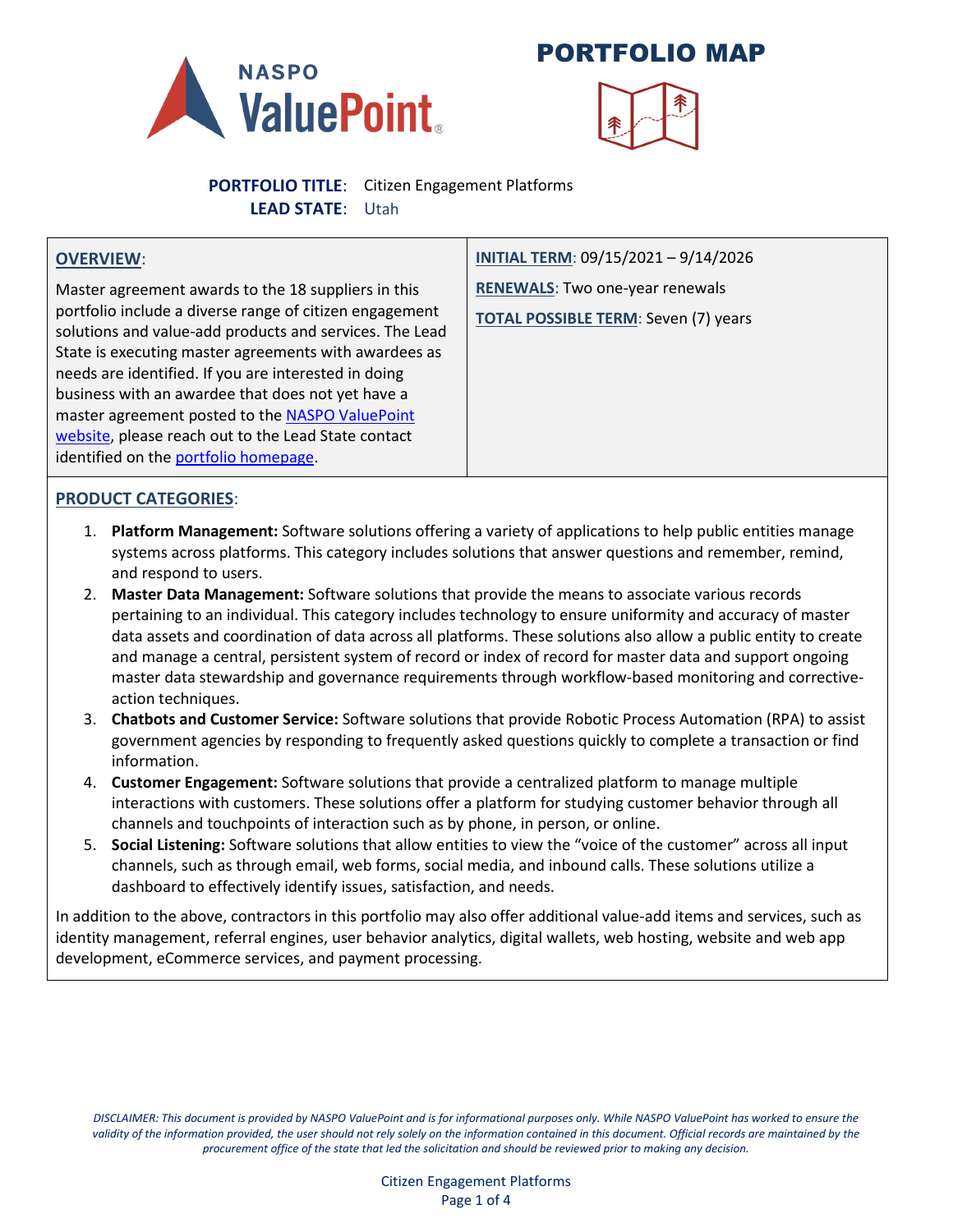

# PORTFOLIO MAP



| <b>SUPPLIERS AWARDED*:</b>                                   |                                                      |                                                         |                                                                                  |                                                            |                                                         |
|--------------------------------------------------------------|------------------------------------------------------|---------------------------------------------------------|----------------------------------------------------------------------------------|------------------------------------------------------------|---------------------------------------------------------|
| <b>Supplier</b>                                              | <b>Category 1:</b><br><b>Platform</b><br><b>Mgmt</b> | <b>Category 2:</b><br><b>Master Data</b><br><b>Mgmt</b> | <b>Category 3:</b><br><b>Chatbots &amp;</b><br><b>Customer</b><br><b>Service</b> | <b>Category 4:</b><br><b>Customer</b><br><b>Engagement</b> | <b>Category 5:</b><br><b>Social</b><br><b>Listening</b> |
| <b>Accenture</b>                                             | $\mathsf{X}$                                         |                                                         | X                                                                                | X                                                          |                                                         |
| <b>Adobe</b>                                                 | X                                                    | X                                                       |                                                                                  | Χ                                                          |                                                         |
| <b>Bang the Table USA LLC</b>                                |                                                      |                                                         |                                                                                  | X.                                                         | $\mathsf{X}$                                            |
| <b>Blue Prism Software Inc.</b>                              |                                                      |                                                         | X                                                                                | X                                                          |                                                         |
| Citibot, Inc.                                                |                                                      |                                                         | X                                                                                |                                                            |                                                         |
| <b>CitizenLab</b>                                            |                                                      |                                                         |                                                                                  | X                                                          |                                                         |
| <b>CoreSphere, LLC</b>                                       |                                                      |                                                         |                                                                                  | X                                                          |                                                         |
| <b>Deloitte</b>                                              | X                                                    | Χ                                                       |                                                                                  |                                                            |                                                         |
| <b>Granicus, LLC</b>                                         |                                                      |                                                         |                                                                                  | $\mathsf{X}$                                               |                                                         |
| <b>IBM</b>                                                   | X                                                    | X                                                       | X                                                                                | Χ                                                          |                                                         |
| <b>Indigov Corporation</b>                                   | $\mathsf{x}$                                         |                                                         |                                                                                  | $\mathsf{X}$                                               |                                                         |
| <b>Maximus US Services, Inc.</b>                             | X                                                    |                                                         |                                                                                  |                                                            | X                                                       |
| <b>Medallia</b>                                              |                                                      |                                                         |                                                                                  | $\mathsf{X}$                                               | $\mathsf{X}$                                            |
| <b>Merit International</b>                                   | X                                                    |                                                         |                                                                                  |                                                            |                                                         |
| Paylt, LLC                                                   |                                                      |                                                         |                                                                                  | $\mathsf{X}$                                               |                                                         |
| Sambuq.com Inc                                               | X                                                    |                                                         |                                                                                  |                                                            |                                                         |
| <b>Synchronous Technologies Inc. DBA</b><br><b>GreenRope</b> |                                                      |                                                         |                                                                                  | $\mathsf{X}$                                               |                                                         |
| <b>Tyler Technologies Inc.</b>                               | X                                                    | X                                                       |                                                                                  |                                                            |                                                         |

\* The Lead State is executing master agreements with awardees as needs are identified. If you are interested in doing business with an awardee that does not yet have a master agreement posted to th[e NASPO ValuePoint website,](https://www.naspovaluepoint.org/portfolio/citizen-engagement-platforms/#contracts) please reach out to the Lead State contact identified on the [portfolio homepage.](https://www.naspovaluepoint.org/portfolio/citizen-engagement-platforms/)

### **KEY BENEFITS:**

- This new NASPO ValuePoint portfolio provides users with a broad and diverse menu of citizen engagement platform offerings across five award categories.
- Awards are based on offerors' demonstrated experience, capacity, and expertise in the industry.
- Awards include related value-added services as professional services, consulting, implementation, and payment processing.
- Multiple options and solutions are available to end users to make a best value selection for their individual needs within any one category.

### **PRICING:**

Price catalogs for each contractor can be accessed by clicking on the contractor tiles on the NASPO ValuePoint [Citizen Engagement Platforms](https://www.naspovaluepoint.org/portfolio/citizen-engagement-platforms/) portfolio homepage. Customers may negotiate lower pricing.

*DISCLAIMER: This document is provided by NASPO ValuePoint and is for informational purposes only. While NASPO ValuePoint has worked to ensure the validity of the information provided, the user should not rely solely on the information contained in this document. Official records are maintained by the procurement office of the state that led the solicitation and should be reviewed prior to making any decision.*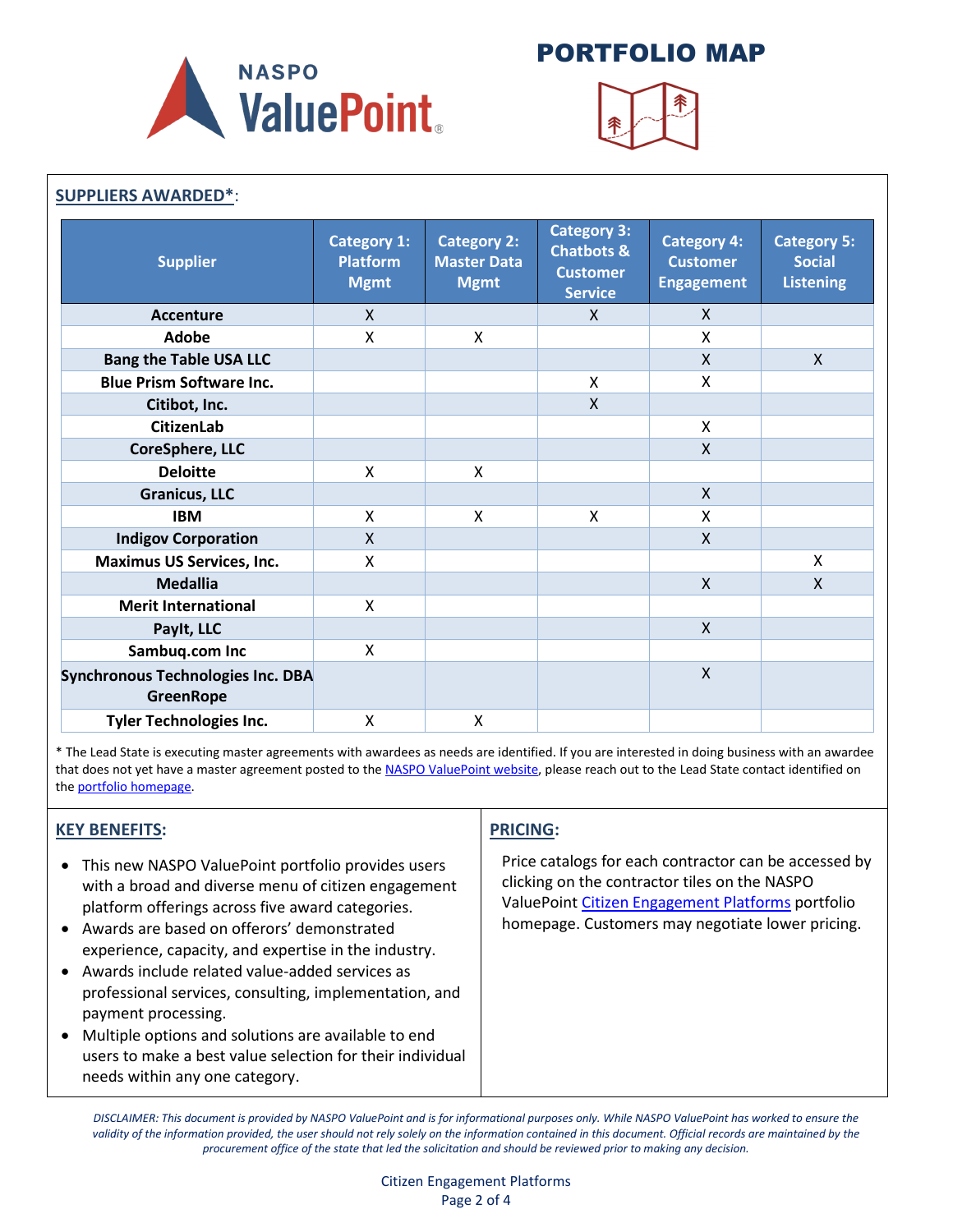





| <b>PROCUREMENT BACKGROUND:</b><br>Citizen Engagement Platforms was approved by the NASPO<br>ValuePoint management board as a new NASPO ValuePoint<br>contract portfolio in 2021. The RFP allows the Lead State to<br>conduct "refresh" solicitations at its discretion to allow<br>additional vendors to compete for an award and additional<br>solutions to be added to the scope of offerings. | <b>STATES ON SOURCING TEAM:</b><br>$\star$ Utah (Lead)<br>Idaho<br>Louisiana<br>Missouri                                                                                                                                                                                                                                                                                                        |  |  |
|--------------------------------------------------------------------------------------------------------------------------------------------------------------------------------------------------------------------------------------------------------------------------------------------------------------------------------------------------------------------------------------------------|-------------------------------------------------------------------------------------------------------------------------------------------------------------------------------------------------------------------------------------------------------------------------------------------------------------------------------------------------------------------------------------------------|--|--|
| <b>SOLICITATION INFORMATION:</b><br>√ Type: Request for Proposal (RFP)<br>Solicitation Number: KM21-47                                                                                                                                                                                                                                                                                           | <b>PUBLIC OPENING:</b><br>Sealed responses were unsealed upon closing of the<br>solicitation at 1:00pm MT on 5/17/2021.                                                                                                                                                                                                                                                                         |  |  |
| V Publicly Advertised: $4/1/2021 - 5/17/2021$<br>Posted On: Utah Public Procurement Place<br>Posting Link: Citizen Engagement Platform<br>$\checkmark$<br>Number of Days Publicly Posted: 46<br>✓<br>$\checkmark$ Number of Amendments Posted: 11                                                                                                                                                | <b>VENDOR RESPONSES:</b><br>Number of Vendor Responses Received: 39<br>Number of Non-Responsive Vendor Responses: 3<br>Number of Vendor Responses Evaluated: 36                                                                                                                                                                                                                                 |  |  |
| <b>EVALUATIONS:</b><br>Responses to the solicitation were evaluated by the<br>members of the Sourcing Team in a virtual meeting held on<br>$6/15/2021$ .<br>Kind                                                                                                                                                                                                                                 | <b>EVALUATION CRITERIA:</b><br>Responses were evaluated based on the following<br><b>Evaluation Criteria:</b><br>Level of Expertise Plan<br>1.<br><b>Risk Assessment Plan</b><br>2.<br>3.<br>Value Added Plan<br>4. Service Plan<br>Ease of Use Functionality<br>5.<br><b>Real World Examples</b><br>6.<br><b>Data Privacy Controls</b><br>7.<br>Cost Proposal Form (ROI)Business Profile<br>8. |  |  |

### **SCORING**:

Responses were scored according to the RFP's Evaluation Criteria across one evaluation stage, which included a return-on-investment cost evaluation and a minimum total score threshold of 75%. Detailed scoring information can be found in the Citizen Engagement Platforms Award Justification Statement posted on the NASPO ValuePoint Citizen Engagement Platforms portfolio landing page.

### **AWARD:**

The RFP allowed for multiple vendor awards in each award category based on each vendor's success in earning more than 75% of the maximum 5,750 total points possible. 18 of the 36 vendors evaluated met the required minimum score threshold in one or more categories, making them eligible for award.

*DISCLAIMER: This document is provided by NASPO ValuePoint and is for informational purposes only. While NASPO ValuePoint has worked to ensure the*  validity of the information provided, the user should not rely solely on the information contained in this document. Official records are maintained by the *procurement office of the state that led the solicitation and should be reviewed prior to making any decision.*